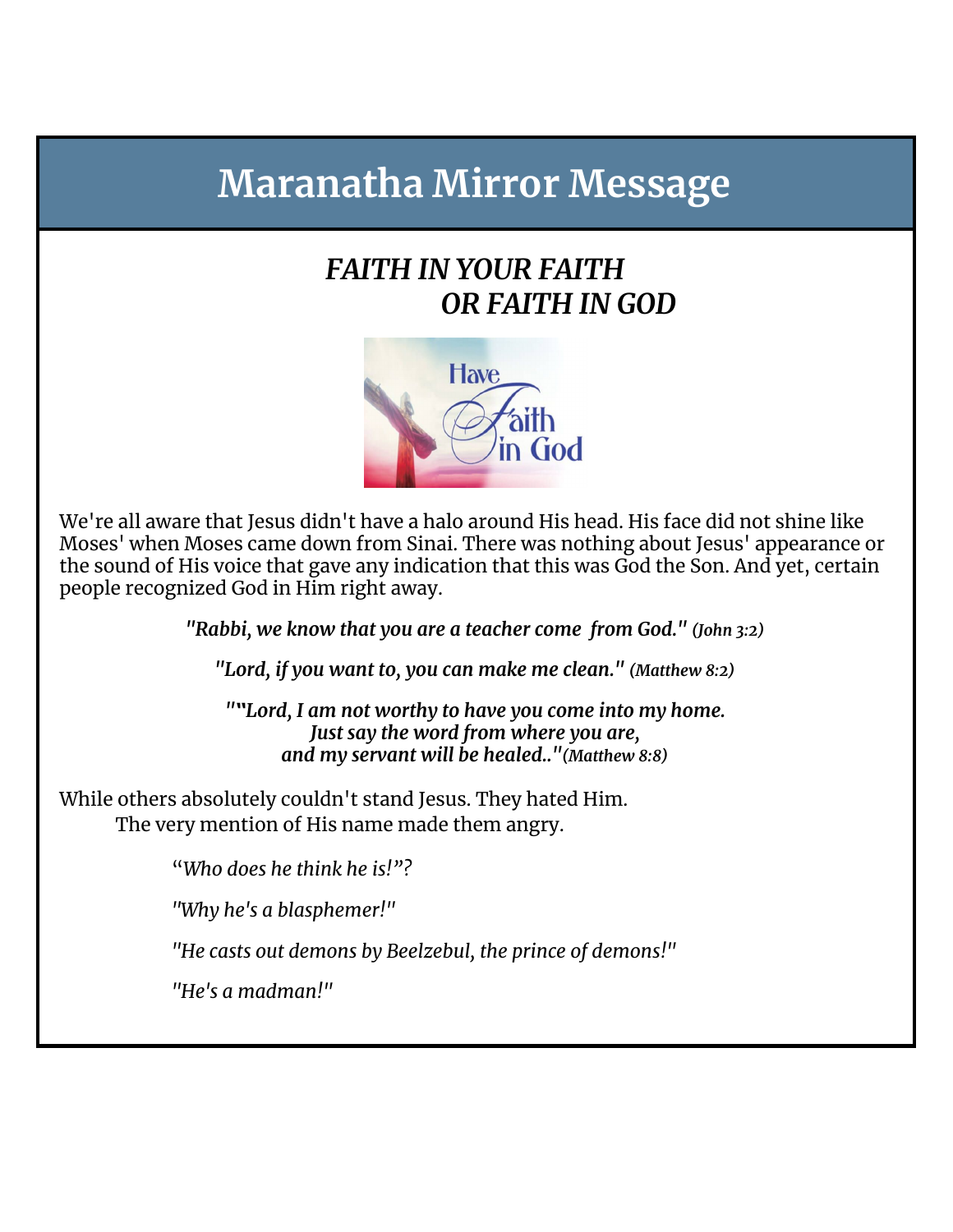

The people who hated Jesus were not crooked politicians and men who gambled,

but the religious people

- Church members in good standing,

- Christian businessmen,

- People who prayed, gave alms, went to the synagogue,performed all the requirements of their religion.

- People who had a testimony about how good God had been to them.

Why was it that these religious people found Jesus so offensive?

Why is it that a man who insists that he has faith and who does all kinds of decent things which would seem to indicate that he has faith ...*can't recognize* God, when God comes walking toward him in human flesh?

Why is it that people ….

Who say they love Jesus Christ

Who read their bibles

Who practically live at prayer meetings

Who can give the most beautiful testimonies …. *can't recognize the voice of Jesus* when Jesus calls them to… deny themselves, pick up their cross, and follow?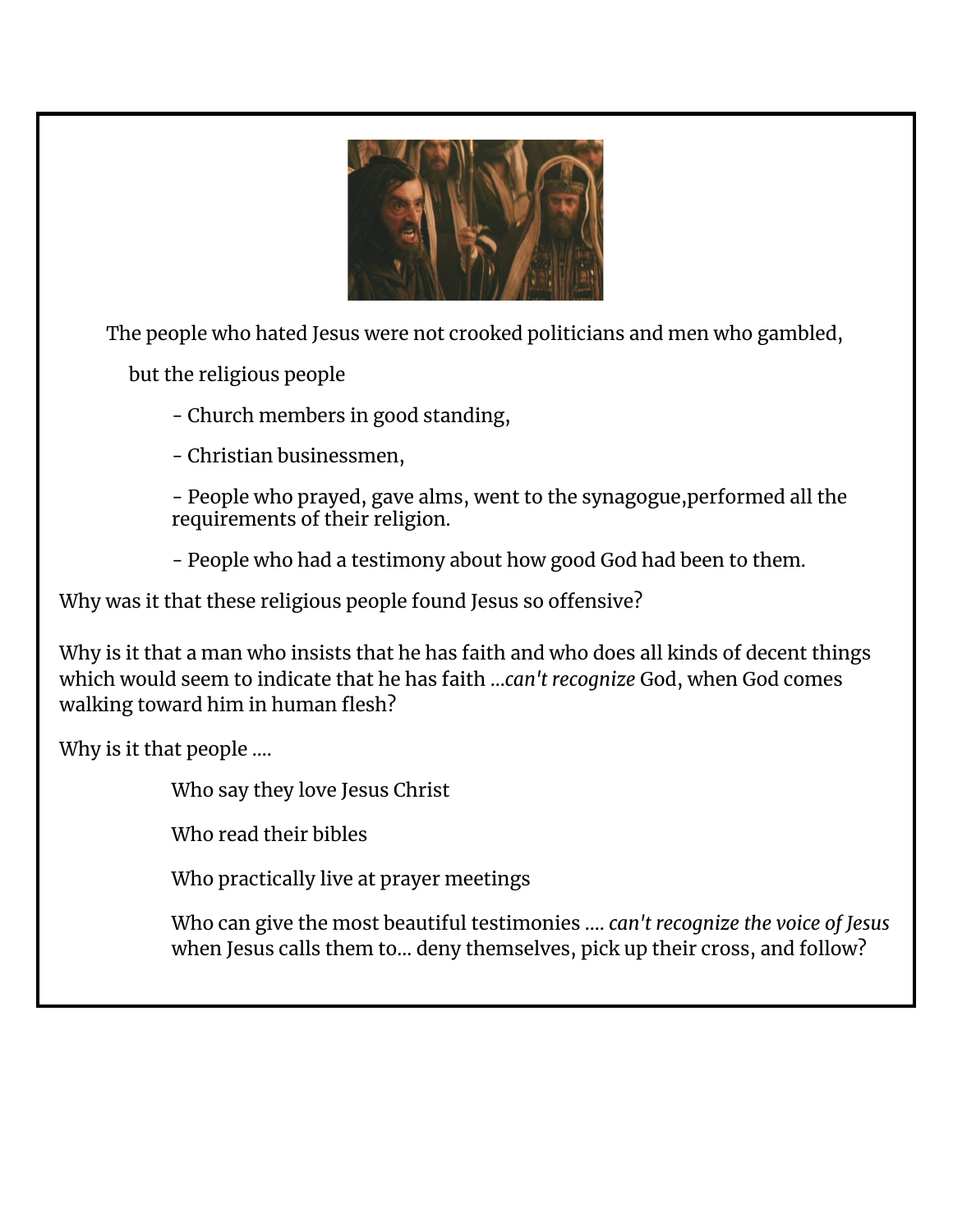

The Eternal Word *is* speaking to these people, telling them exactly which road to travel.

And what do they do?

They turn their backs on Jesus, get down on their knees, and pray for guidance…*more to their liking.*

They turn their backs on the Lamb of God, who died for their sins, and go head down a road that *leads away from the Cross* shouting, *"Hallelujah. Praise the Lord!"* all the while.



How can these children of the Kingdom, these enlightened ones be so blind?

Don't they have any faith?

You bet they have faith!

They have so much faith it has turned in upon itself.

So that now, instead of having faith in God, they have **faith in their faith.**

Their real confidence is no longer in **God's grace**, *but in their faith.*

*"Of course I'll make it, I have faith."*

*"Of course God is with me, I'm a man of faith."*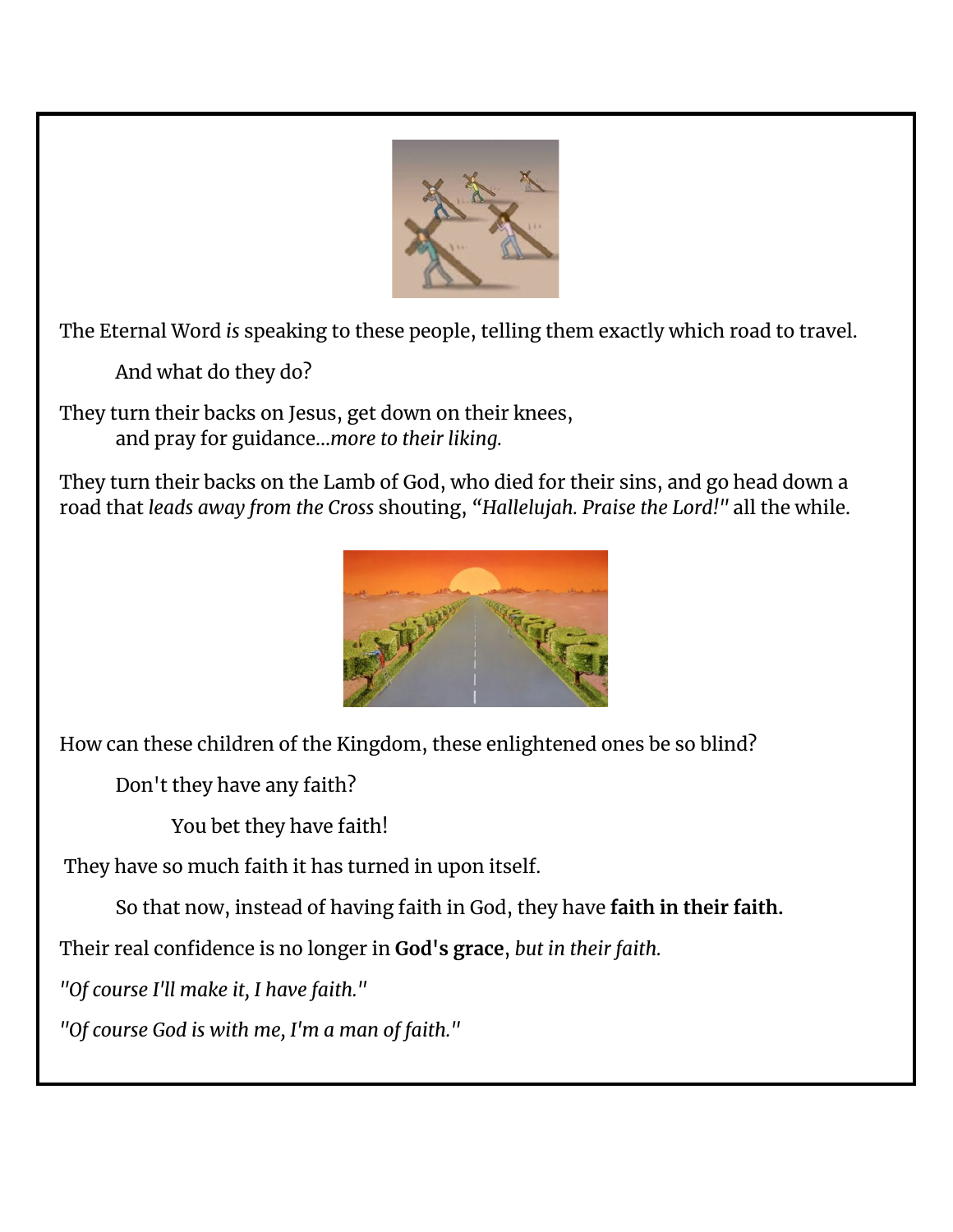*"Naturally I'm qualified to tell you what your problem is, I have faith."*

*"And if I should boss you around a little, consider yourself fortunate, I'm a spiritual man."*

When we start thinking this way, beneath our humble masks, whatever faith in God we may once have had is gone.

#### **What's left is faith in faith.**

It's like a man who had once been befriended by the King. The King had come walking through jail one day, talked to this man, and set him free. At first, the man kept telling all his friends how good the King was. *"0, we have a wonderful King!"* But as the years passed, the man changed his testimony. It was no longer, *"We have a wonderful King",* but rather, "I have a connection with the King. Me and the King, man, we're tight! Why if I wanted to, I *could ask the King for ten grand and he'd give it to me."*

One day the King sends his son, the Prince, to the man's house with a message.

*"The King wants you to join his army and report for duty right away."*

"What are you talking about fool? Get off my porch before I kill you! Me and the King are tight."

When the Son of God came to Israel, He ran up against this again and again.

"*Who do you think you are, you fool?"*

*"We're insiders"*

*"We're God's chosen ones!"*

And now as the church on earth enters into its hour of judgment, and the glorious Lamb of God walks amid the seven golden lampstands calling the saints to wake up and repent and get on with the work they've been given, His message is meeting with offense and rejection at every turn.

*"What do you mean?"*

*"Wake up and repent?"*

*"Why we're people of faith!"*

*"We're children of the Kingdom!"*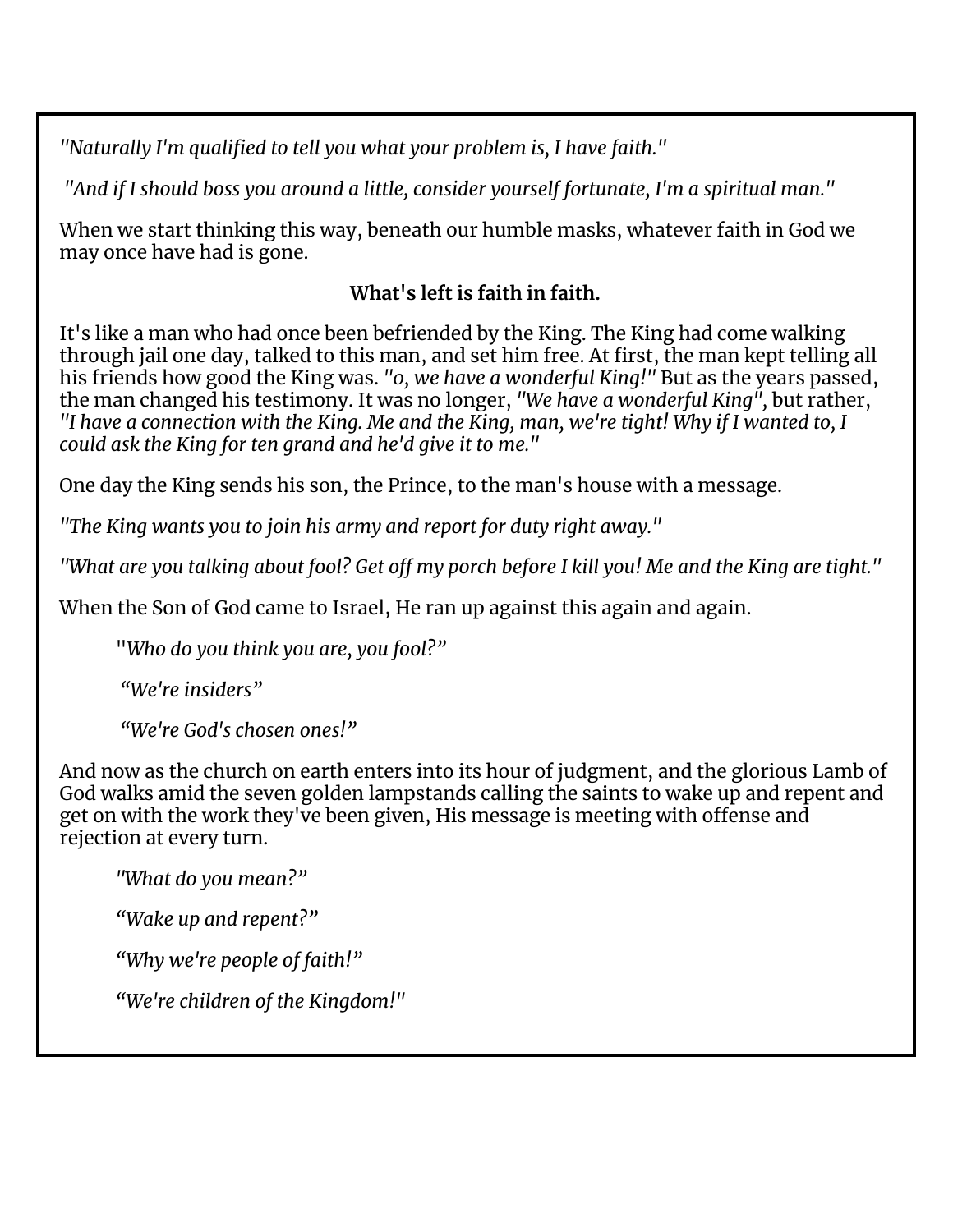I tell you many shall come from east and west and sit at table with Abraham, Isaac, and Jacob *in the Kingdom of Heaven, while the sons of the Kingdom will be thrown into the outer darkness; there men will weep and gnash their teeth. (Matthew 8:11-12)*

Whether you sit at table with Abraham, Isaac and Jacob in the Kingdom, or get thrown into the outer darkness depends not on whether you think you have faith, but on what your faith is really attached to.

Is it attached to *itself* or to *God*?

Is your faith in your faith, or in God?

A few things about faith in God:

## **l. Faith in God recognizes Jesus immediately.**

- It doesn't have to analyze Him.
- It doesn't put Him through a battery of tests.
- It doesn't run to the theologians to find out what they think.

It discerns as directly as a sheep knows its shepherd's voice that this lowly one speaking to me is my Lord.

*"Lord, if you want to, you can make me clean."*

How did this leper know? Not because he read it in the Free Press, or heard it on WMUZ. The leper had been sitting on a rock listening to the sermon on the mount and he knew that this voice was the voice of his shepherd.

It doesn't take heavy meditation.

*"Everyone who is of the truth hears my voice"*

*"He that is of God, hears God's word."*

*The hour is coming and now is when the dead shall hear the voice of the Son of God and those who hear shall live.*

Jesus Christ is speaking to the professing church in this world as never before.

- There are those who listen.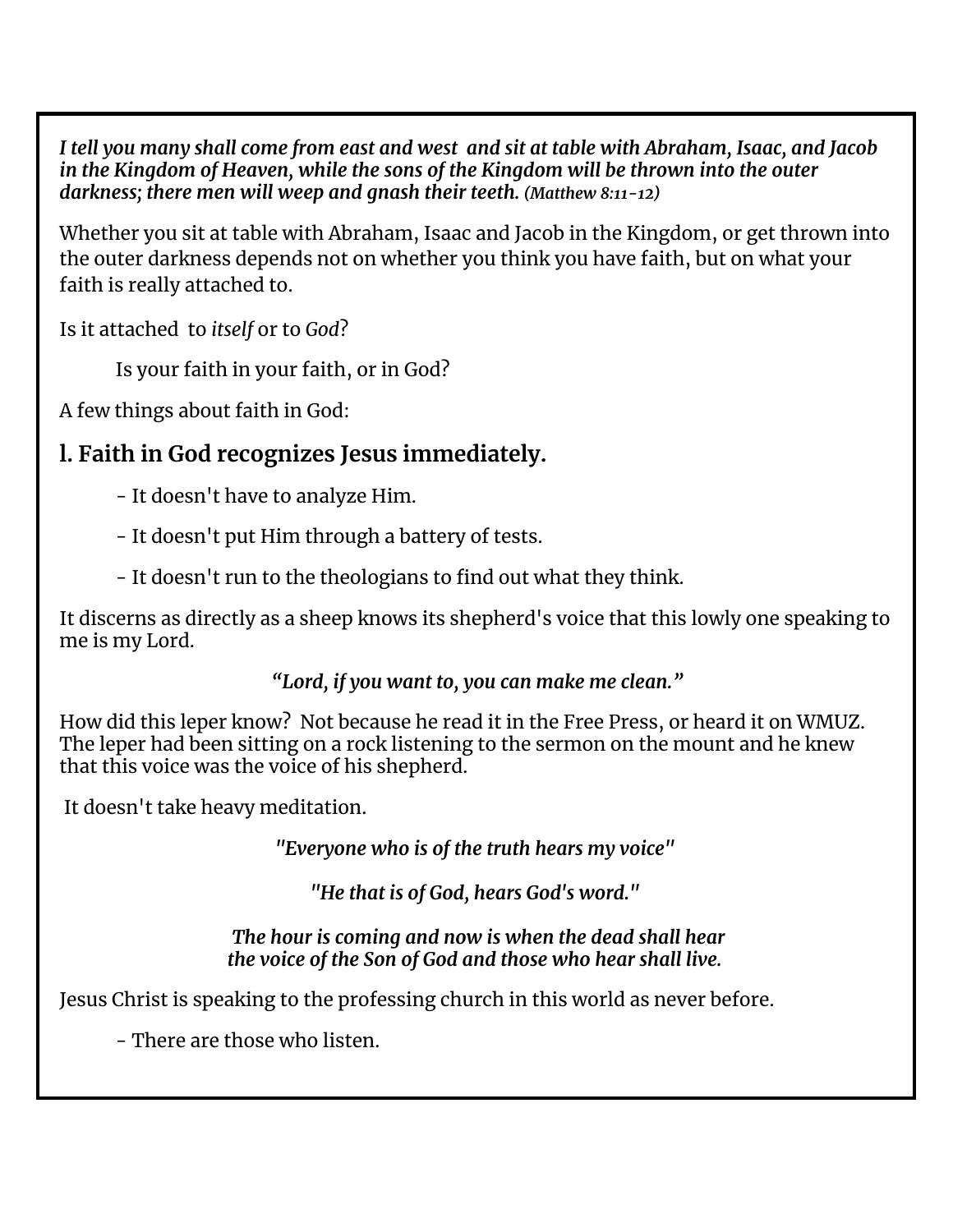- And there are those who go right on playing their spiritual games.

Those who listen and who change their lives accordingly have faith in God.

## **2. Faith in God sees Jesus as holy.**

There is a popular faith which believes that you can put Jesus in your pocket and then everything you touch will turn to success. Wrap Jesus around your stocks and bonds and see them grow.The people who peddle this nonsense, and the people who swallow it are going to be in for a surprise when they stand before the King.

For faith in God always holds Jesus Christ in awe.

*"Lord; I am not worthy to have you come under my roof; speak the word only and my servant will be healed."*

*"Put your finger here and see my hands; and put out your hand and place it in my side; do not be faithless but believing."*

And how did Thomas answer? *"Just like I thought all along. Praise God! Hallelujah!"*

**No.**

*"My Lord and my God!", said Thomas, and fell to his knees trembling, shaking.*



May God bring us to that kind of faith.

**3. Faith in God is continuously overwhelmed by God's mercy in Jesus Christ.**

Faith in God can't get over how good Jesus is.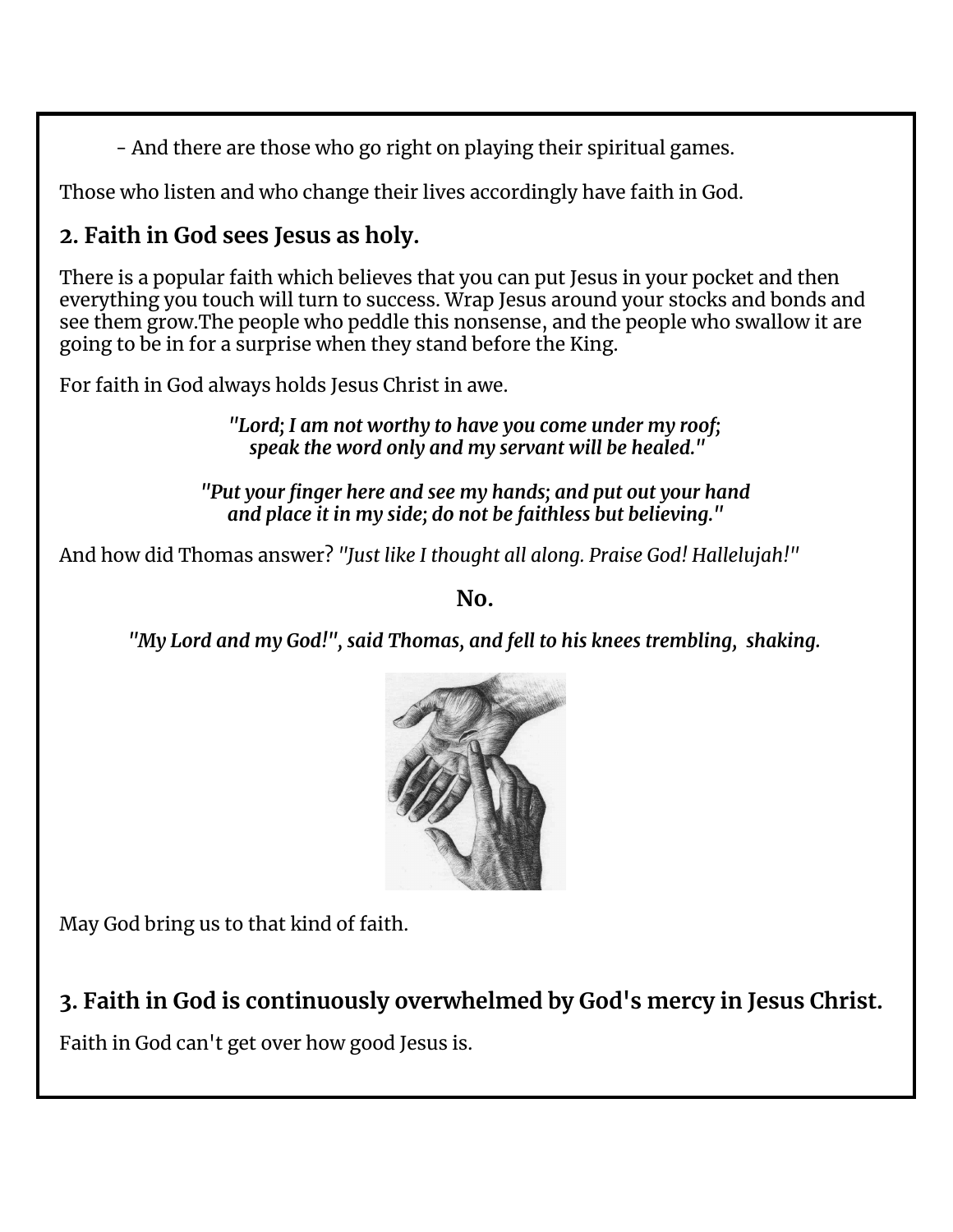*"Lord, if you want to, you can make me clean." "Of course I want you to be clean!"*

*"Speak the word only and my servant will be healed" … "Go, be it done for you as you have believed."*

Even when we go on with Jesus and find out what it means to have a thorn in the flesh like Paul, or a wounded thigh like Jacob -

Even when God's Spirit leads us into the wilderness and baffling things start happening to us - we still see Jesus turning our darkness into light.

*Lo, I am with you always.*

*I will never leave you or forsake you.*

*I will not leave you desolate.*



### **4. Faith in God dies to itself and goes all the way with Jesus –**

Any faith in Jesus which right now is unwilling to go all the way with Him will sooner or later turn from Him. For this reason, Jesus never wastes time trying to disciple people who are holding something back. If you prefer not to go all the way with Jesus, that's your privilege, but don't get upset by the fact that Jesus doesn't coddle you and answer all your questions.

*He who loves father or mother more than me is not worthy of me; and he who loves son or daughter more than me is not worthy of me; and he who does not take his cross and follow me is not worthy of me.* He who finds his life will lose it, and he who loses his life for my sake will find it. *Matthew 10:37-38*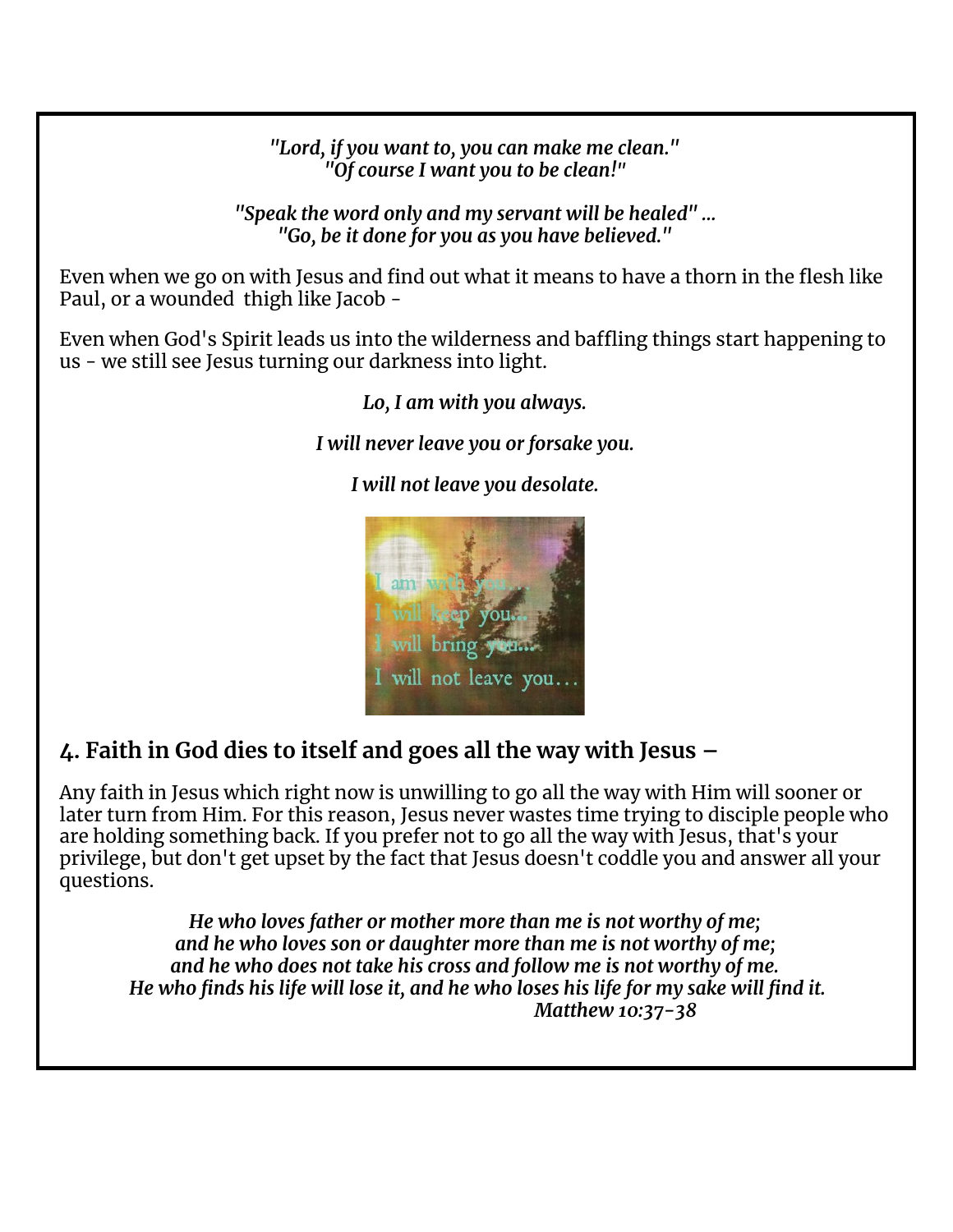

## **5. Faith in God is a gift God has already given us.**

All that's needed to complete it is an act of will on our part moment-by-moment.

Some of us are forever moping around feeling cheated.

"O, if only I had faith! Some people find it so easy to believe while I find it so hard!"

No man ever walked this earth with more understanding than Jesus.

- He cares about us.
- He knows what we're going through.
- He helps us.

But Jesus never sympathizes with our unbelief. He never says, "*That's all right. I understand. You do have a little weakness here. Just bungle along in your unbelief as best you can"* -

#### **Never.**

On the contrary, Jesus says,

*"Where is your faith?"*

*"Why did you doubt?"*

*"Why are you so hard of heart?"*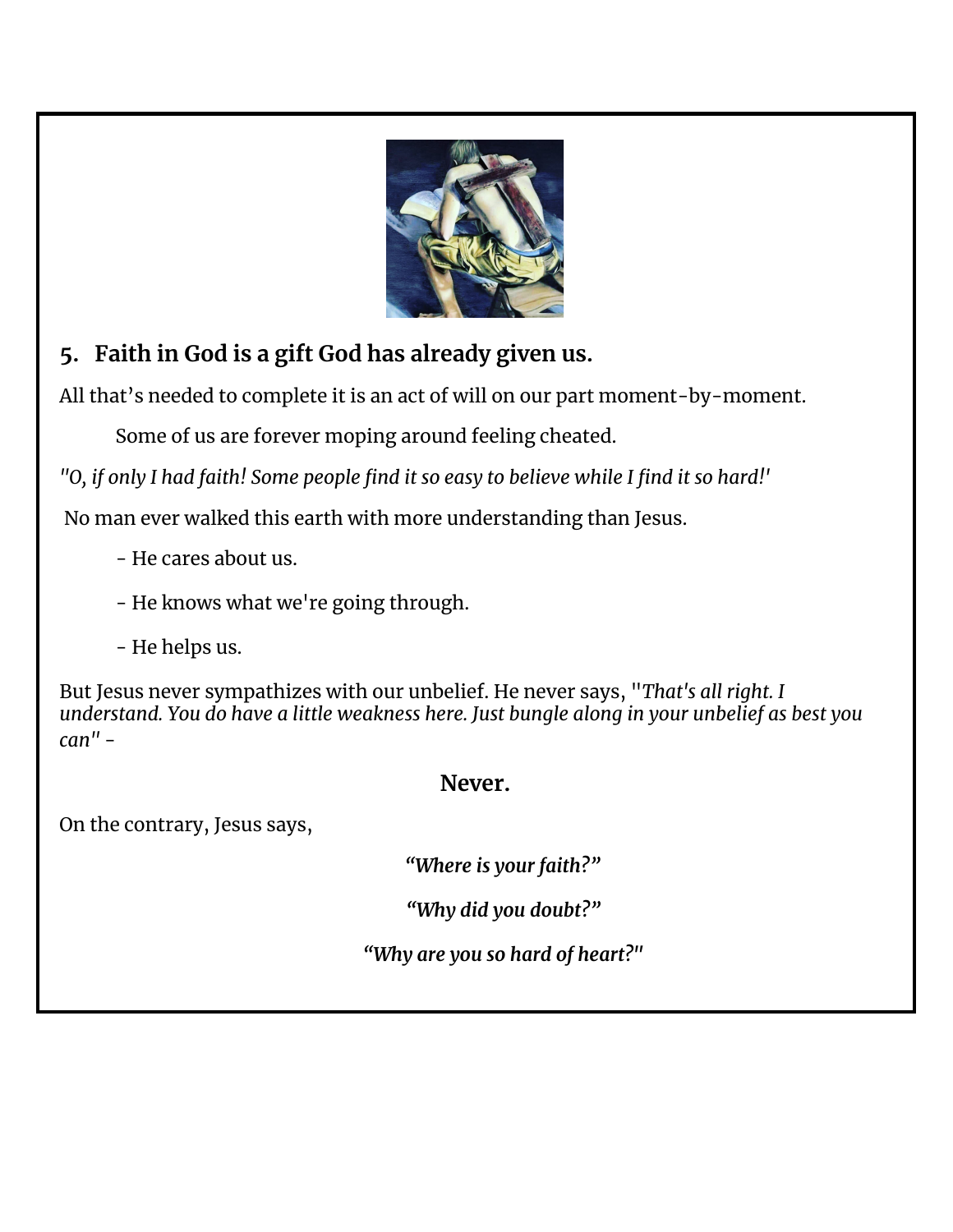

Because God, by His Spirit right now, is giving every person reading this the power to believe in His Son afresh,

- to discern who Jesus is,

- to see Jesus as holy and wonderfully good,

- to follow Jesus all the way.

Will you come down off your pedestal and move in that power?

Faith is not an issue we settle "once and done".

It's an issue we settle every hour of every day.

We commit ourselves again and again.

If you've followed Jesus for fifty years praise God for that.

But are you following Him right now? Are you utterly sold out to Him.

Is Jesus….

your first love,

your supreme joy,

your life?

The Spirit of God is calling many of us to wake up and see what's been happening to us.

We've been getting religious - which means we've got more confidence in our faith, or in the doctrine of eternal security, or in our Bible knowledge than we have in our Lord.

May God, this day, blast our religious sophistication to a million pieces….